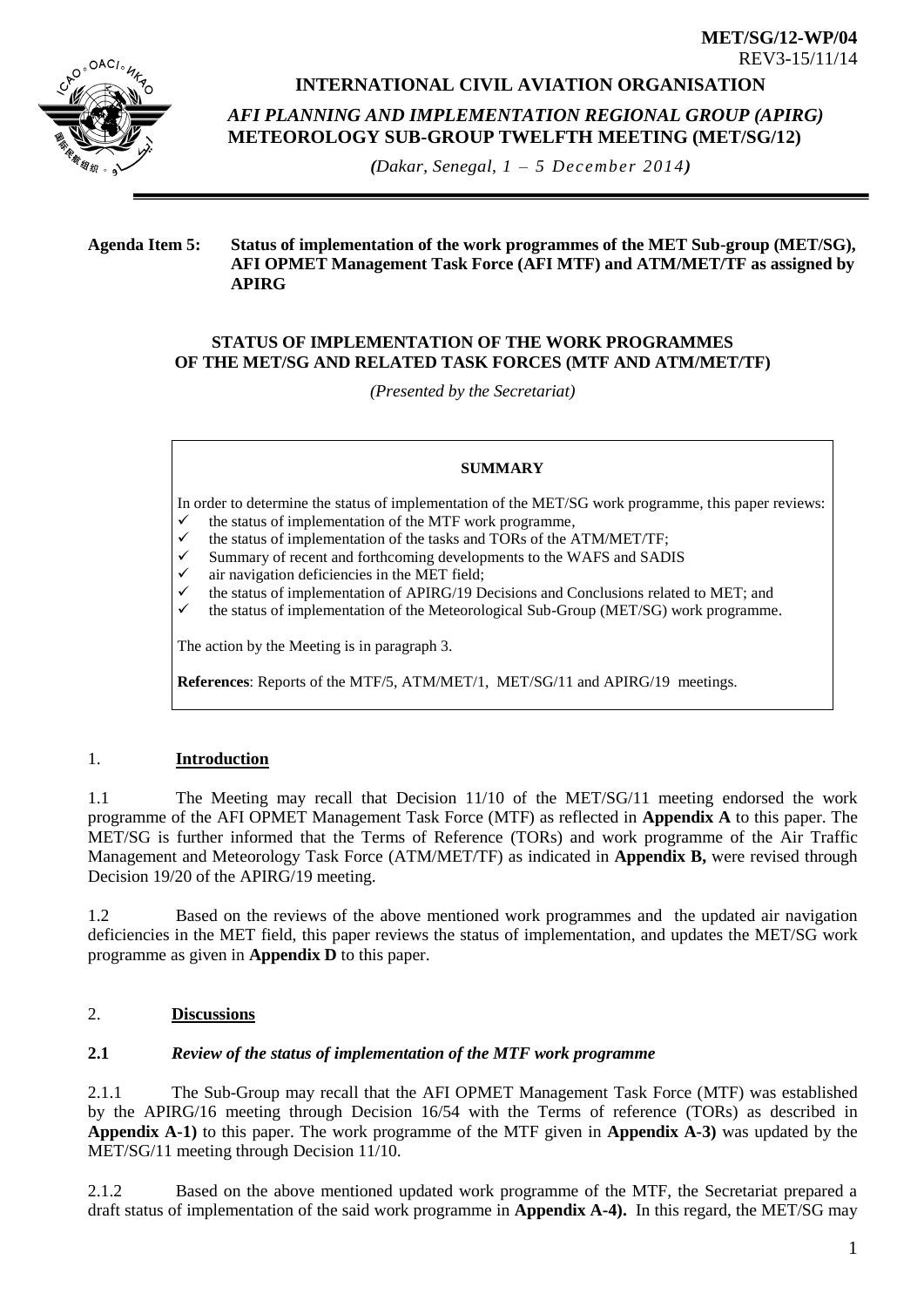wish to formulate the following Decision:

### **Decision 12/XX: Status of Implementation of the MTF Work Programme**

### **That, the information given in Appendix A-4) to this paper, is endorsed as the Status of Implementation of the Work Programme of the AFI OPMET Management Task Force (MTF).**

### **2.1.3** *Status of Implementation of the MTF/5 Decisions*

2.1.3.1 The meeting may recall that the MTF held its fifth meeting (MTF/5) in Nairobi from 4 to 5 July 2013 and formulated four decisions provided in the final report of the MTF/5 that was distributed by the Secretariat and available at the ICAO website at [http://www.icao.int/ESAF/Pages/APIRG-SG-AFI-OPMET-](http://www.icao.int/ESAF/Pages/APIRG-SG-AFI-OPMET-5th(APIRG).aspx)[5th\(APIRG\).aspx](http://www.icao.int/ESAF/Pages/APIRG-SG-AFI-OPMET-5th(APIRG).aspx) .

2.1.3.2 The meeting is invited to review and update the Status of implementation of the MTF/5 Decisions listed in **Appendix A-5)** to this paper.

## 2.2 *Review of the status of implementation of the tasks and TORs of the ATM/MET/TF*

2.2.1 The meeting may further recall that Conclusion 18/13 of APIRG/18 meeting established the AFI Air Traffic Management and Meteorology Task Force (AFI ATM/MET/TF) with initial TORs and work programme. The MET/SG is informed that the AFI ATM/MET/TF held its first meeting in Nairobi, Kenya, from 10 to 11 June 2013 and submitted an amendment of its TORs and work programme to the MET and ATM/AIM/SAR Sub-groups. The amendment proposal submitted by ATM/AIM/SAR SG to APIRG was endorsed by Conclusion 19/20 of APIRG/19 meeting.

2.2.2 Based on the updated work programme of the AFI ATM/MET/TF given in **Appendix B-2),** the Secretariat prepared a draft status of implementation of the said work programme in **Appendix B-4).** The MET/SG therefore, may wish to endorse the following Decision.

### **Decision 12/XX: Status of Implementation of the ATM/MET/TF Work Programme**

### **That, the information given in Appendix B-4) to this paper, is endorsed as the Status of Implementation of the Work Programme of the AFI Air Traffic Management and Meteorology Task Force (AFI ATM/MET/TF).**

### **2.2.3** *Status of Implementation of the ATM/MET/TF Decisions*

2.2.3.1 The MET/SG is informed that during its first meeting (June 2013, Nairobi) the ATM/MET/TF formulated four decisions provided in its final report that was distributed by the Secretariat and available at the ICAO website at http://www.icao.int/WACAF/Pages/AFI-PLANNING-AND-IMPLEMENTATION-ICAO website at [http://www.icao.int/WACAF/Pages/AFI-PLANNING-AND-IMPLEMENTATION-](http://www.icao.int/WACAF/Pages/AFI-PLANNING-AND-IMPLEMENTATION-REGIONAL-GROUP-(APIRG).aspx)[REGIONAL-GROUP-\(APIRG\).aspx](http://www.icao.int/WACAF/Pages/AFI-PLANNING-AND-IMPLEMENTATION-REGIONAL-GROUP-(APIRG).aspx) .

2.2.3.2 The meeting is invited to review and update the Status of implementation of the ATM/MET/TF/1 Decisions listed in **Appendix B-5)** to this paper.

## *2.3 Summary of recent and forthcoming developments to the SADIS and WAFS*

2.3.1 The summary of recent and forthcoming developments to the SADIS is provided in WP/10 to be presented by the SADIS Provider State (United Kingdom).

2.3.2 The summary of recent and forthcoming developments to the WAFS is provided in WP/11 to be presented by the WAFS London Provider State (United Kingdom).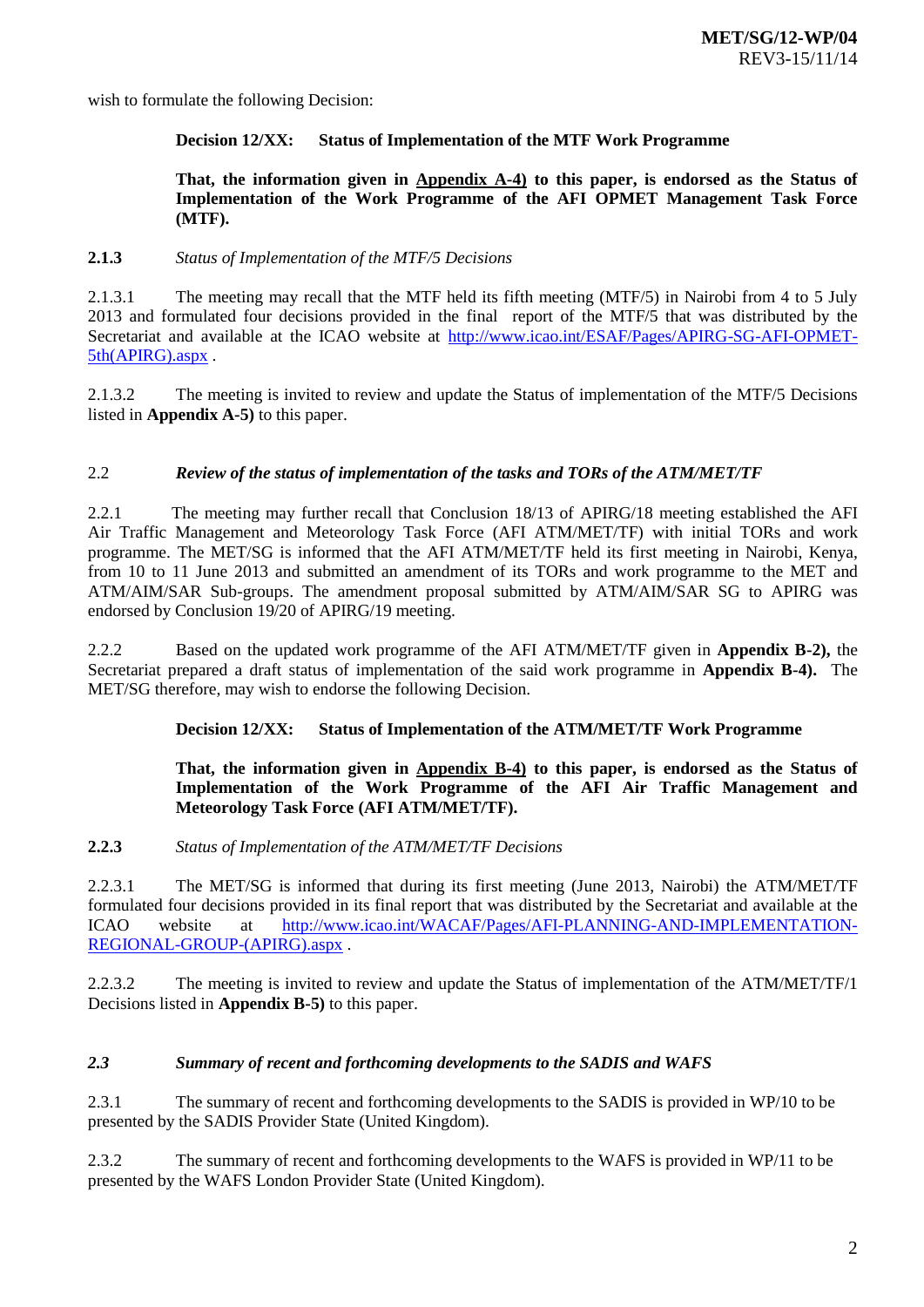2.3.3 The MET/SG is invited to decide on the *Suggested actions* proposed for the Sub-Group's consideration.

## *2.4 Air navigation deficiencies in the MET field*

2.4.1 The meeting will recall that the list of deficiencies in the MET field was reviewed and updated based on the uniform methodology approved by Council for identification, assessing, tracking and reporting of deficiencies of air navigation systems. In analysing the updated list of deficiencies in the MET field, the Secretariat came to the following results:

- a) The deficiencies in the MET field, were identified in only 24 States visited;
- b) Lack of certified **QMS** in 23 States/24 (Angola, Burundi, Cape Verde, Chad, Cameroon, Congo, Djibouti, Gambia, Ghana, Guinea, Guinea Bissau, Lesotho, Liberia, Mauritania, Niger, DRC, Sao Tome and Principe, Senegal, Sierra Leone, Somalia, Togo and Zambia);
- c) Lack of use of quality WAFS products (no **SADIS** station) in 5 States/24 (Djibouti, Liberia, Nigeria (Kano), Sao Tome and Principe and Sierra Leone;
- d) Lack of issuance of aerodrome forecasts (**TAF**) in 3 States/24 (Angola, Burundi and Sao Tomé and Principe;
- e) Lack of issuance of aerodrome warnings (**AD WRND**) in 4 States/24 (Djibouti (Djibouti), Guinea (Conakry), DRC (Kinshasa) and Sao Tome and Principe (Sao Tome);
- f) Lack of issuance of wind shear warnings and alerts (**WS WRND**) while experienced by aircrafts in 4 States/24 (Djibouti (Djibouti), Guinea (Conakry), DRC (Kinshasa) and Sao Tome and Principe (Sao Tome).
- 2.4.2 MET deficiencies collected from other sources are as follows:
	- a) Lack of issuance of **SIGMET:** 6 MWOs/28 have never issued any SIGMET during AFI SIGMET Tests: (Angola (Luanda), Ethiopia (Addis Ababa), Namibia (Windhoek), Tanzania (Dar Es Salaam), Zambia (Lusaka) and Zimbabwe (Harare) – *Source: 2013 SIGMET TEST report*);
	- b) AFI Meteorological Bulletins Exchange (**AMBEX**) scheme not fully implemented (Availability of AFI METAR and TAF at Dakar RODB during 3ird quarter of 2014): TAF – 79,51% (ESAF – 76,13% and WACAF – 82,88%), METAR – 51,66% (ESAF -48,05% and WACAF – 55,27%); *source: DAKAR RODB OPMET monitoring on 30 September 2014*);
	- c) **ATIS** not implemented: 0/17 (Angola, Cameroon, Congo, Côte d'Ivoire, Gabon, Ghana, Guinea, Kenya, Madagascar, Nigeria, Uganda, Senegal, Tanzania, Zambia and Zimbabwe); *Source: AFI ANP Table AOP/1)*
	- d) Lack of implementation of **HF VOLMET**: 0/2 (Congo and Madagascar). *Source: AFI ANP Table ATS/2.*

### *2.5 Status of implementation of APIRG/19 Decisions and Conclusions related to MET*

2.5.1 The Sub-Group may recall that the updated work programme of the APIRG Meteorological Sub-Group (MET/SG) as described in **Appendix C** to this paper, was endorsed by the APIRG/19 meeting through Decision 19/46.

2.5.2 The meeting may further recall that the MET/SG/11 meeting held in Nairobi from 8 to 10 July 2013 formulated decisions which were provided in the final report distributed by the Secretariat and available at the ICAO website at [http://www.icao.int/WACAF/Pages/METEOROLOGY-SUB-GROUP-TENTH-](http://www.icao.int/WACAF/Pages/METEOROLOGY-SUB-GROUP-TENTH-MEETING-(MET-SG-11).aspx)[MEETING-\(MET-SG-11\).aspx](http://www.icao.int/WACAF/Pages/METEOROLOGY-SUB-GROUP-TENTH-MEETING-(MET-SG-11).aspx) . The MET/SG is also informed that the AFI Planning and Implementation regional Group (APIRG) held its nineteenth meeting (APIRG/19) in Dakar, Senegal, from 28 to 31 October 2013 and formulated MET related four (4) Conclusions and two (2) Decisions.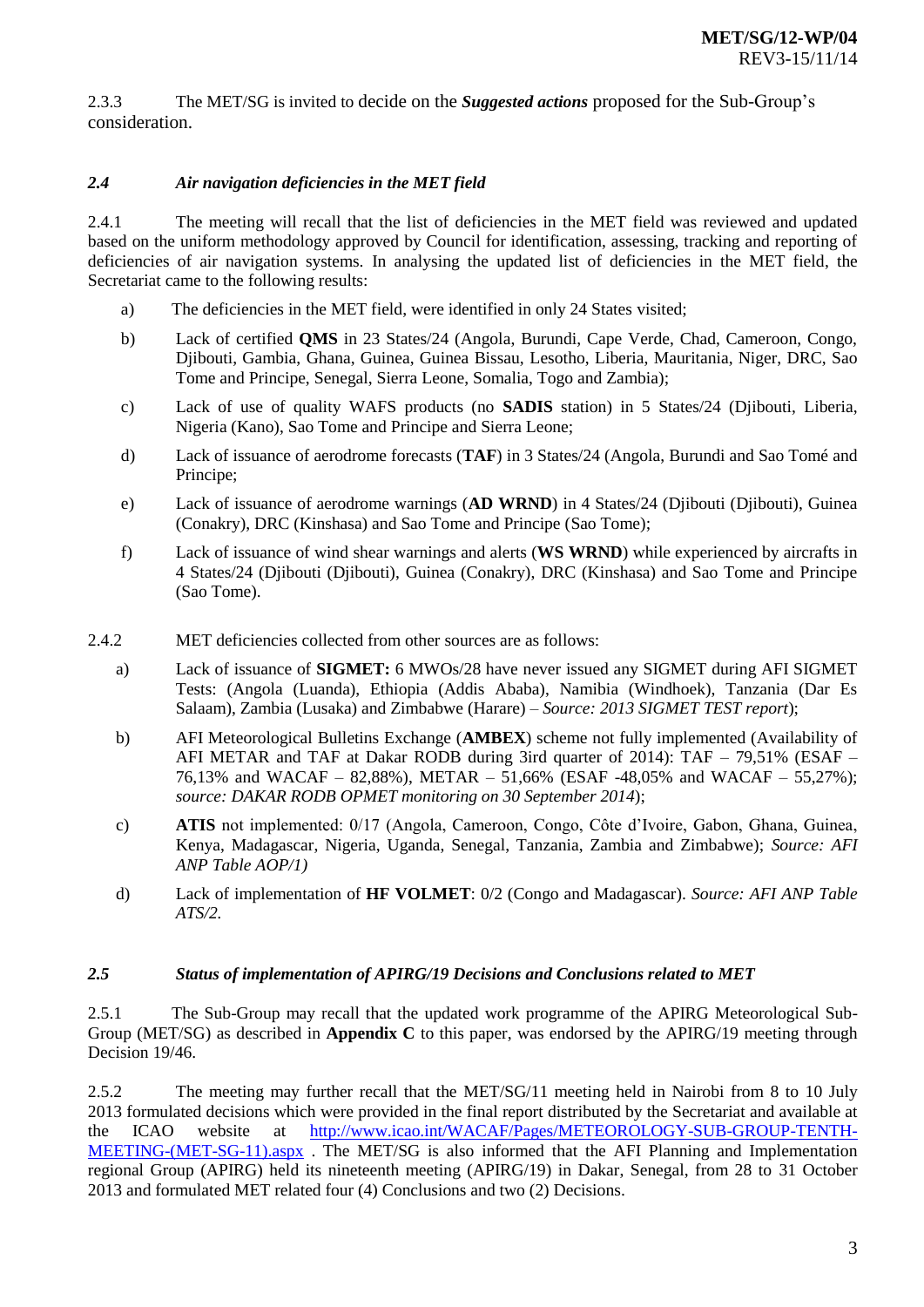2.5.3 The meeting is invited to review the Status of implementation of MET related APIRG/19 Conclusions and Decisions and the MTF/5, ATM/MET/TF/1 and MET/SG/11 Decisions listed in **Appendixes D-1), D-2), D-3)** and **D-4)** to this paper.

2.5.4 In reviewing Appendixes D-1), D-2), D-3) and D-4), the meeting may recall that APIRG/19 meeting agreed that the AFI transition plan for table-driven data representation (XML/GML) be developed after the MET Divisional meeting scheduled for July 2014 (APIRG/19 report, para. 3.6.19). The meeting is informed that the Meteorology Divisional Meeting held at ICAO HQ in Montreal, Canada from 7 to 18 July 2014 (MET/14), adopted Recommendation 3/2 which proposed the establishment of a transition plan for table-driven data representation (XML/GML) for METAR/SPECI, TAF and SIGMET as given in **Appendix E** to this paper. The meeting may further recall that Conclusion 19/44 of APIRG/19 called for the development of capabilities of handling OPMET information in digital format by inviting Dakar and Pretoria RODBs to:

- *"a) start developing capability of handling OPMET data in digital format as soon as possible, after November 2013;*
- *b) test the codes based on OPMET data in digital format (XML/GML) for METAR/SPECI, TAF and SIGMET with a view to fine tuning over the first year (2014); and*
- *c) take a leading role over the transition aspect to XML/GML and provide technical assistance as required to other AFI States in implementing OPMET data in digital format."*

2.5.5 In order to develop a transition plan for the table-driven data representation (XML/GML) in the AFI region, the meeting may wish to formulate the following draft Conclusion:

## **Draft Conclusion 12/XX: Transition Plan for handling OPMET Information in Digital Format in the AFI region**

### **That, the information given in Appendix F to this paper, is endorsed as the Transition Plan for handling OPMET Information in Digital Format in the AFI region.**

2.5.6 For a better understanding and involvement of AFI States in the implementation of the transition plan, AFI States will need to develop capability of handling OPMET data in digital format. In this regard, it would be desirable to conduct much more training for the personnel of the AMBEX units in the region, thus the meeting may wish to formulate the following draft conclusion:

**Draft Conclusion 12/XX: Training Seminars to develop capability of handling OPMET data in digital format in the AFI region**

**That ICAO Dakar and Nairobi Regional Offices conduct regional seminars to develop capability of handling OPMET data in digital format in the AFI region in view of:**

- **a) Increasing the awareness of users of the AFI Meteorological Bulletin Exchange (AMBEX) units in the AFI region, in the exchange of OPMET data in digital format; and**
- b) **Expediting the implementation of the Transition Plan for handling OPMET Information in Digital Format in the AFI region.**

2.5.7 The meeting will recall that Decisions 11/04 and 11/06 of the MET/SG/11 meeting, called for the updating of the AFI regional SIGMET Guide and AMBEX Handbook, respectively by the Secretariat. The meeting is informed that based on a template of regional SIGMET Guide provided by the former MET Section at ICAO HQ, the Secretariat has prepared a new edition of the AFI regional SIGMET Guide given in **Appendix G** to this paper. The AMBEX Handbook was also amended as called by Decision 11/06 of MET/SG/11 meeting. During the AMBEX implementation training workshop conducted in Dakar, from 18 to 20 Marc 2014, the meeting suggested to add the communications main flow chart and the AFI routing Tables to the AMBEX Handbook. **The WP/09** presented by ASECNA is suggesting including OPMET bulletins exchange programs of the National OPMET Centres (NOC) in the AMBEX Handbook.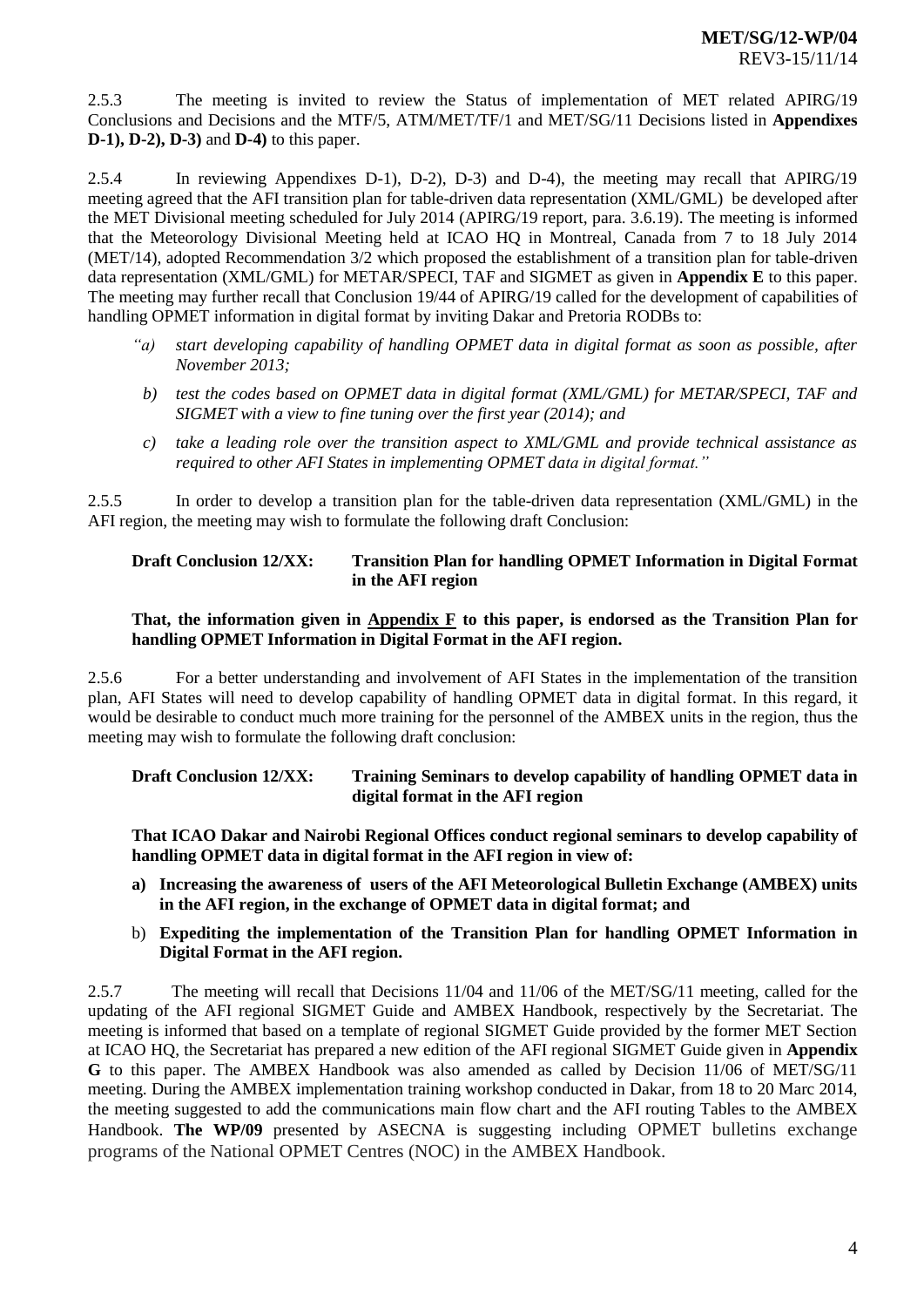2.5.8 In this regard, the Secretariat has amended the AMBEX Handbook accordingly. Therefore, the draft amendments of the AFI SIGMET Guide and the AMBEX Handbook are proposed for review by the meeting. In this regard, the meeting may wish to formulate the following draft decision:

### **Draft Decision 12/XX: Updating the AFI regional SIGMET Guide and AMBEX Handbook**

**That, the documents given at:**

- **a) Appendix G to this paper, be endorsed as the 10th edition of the AFI regional SIGMET Guide; and**
- **b) Appendix H to this paper, be endorsed as the updated AMBEX Handbook, 7th Edition – Amendment 4**

### **2.6** *Status of implementation of the MET/SG work programme*

2.6.1 Based on the above mentioned updated air navigation deficiencies in the MET field, the summary of recent and forthcoming developments to the WAFS and SADIS, the status of implementation of the Decisions/Conclusions and work programmes of the MET/SG, MTF and ATM/MET/TF, the Secretariat prepared a draft status of implementation of the work programme of the MET/SG given in **Appendix D** to this paper. In this regard, the MET/SG may wish to formulate the following draft Decision:

**Draft Decision 12/XX: Status of Implementation of the MET/SG Work Programme**

**That, the information given in Appendix D to this paper, is endorsed as the Status of Implementation of the Work Programme of the AFI Meteorological Sub-Group (MET/SG).**

#### **3 Action by the Meeting**

- 3.1 The MET/SG is invited to:
	- a) Note the information provided in this paper ; and
	- b) decide on the draft Decisions and draft Conclusions proposed for the Sub-Group's consideration.

### **APPENDIXES**

- **Appendix A-** work programme of the AFI OPMET Management Task Force (MTF)
- **Appendix B-** work programme of the ATM/MET Task Force
- **Appendix C-** work Programme of the MET/SG
- **Appendix D-** Status of implementation of the MET/SG work Programme
- **Appendix E -** Transition Plan for Digital OPMET
- **Appendix F –** AFI Transition Plan for Digital OPMET
- $\checkmark$  **Appendix**  $G$  Updating the AFI regional SIGMET Guide
- **Appendix H** AMBEX Handbook,  $7<sup>th</sup>$  Edition, Amendment 4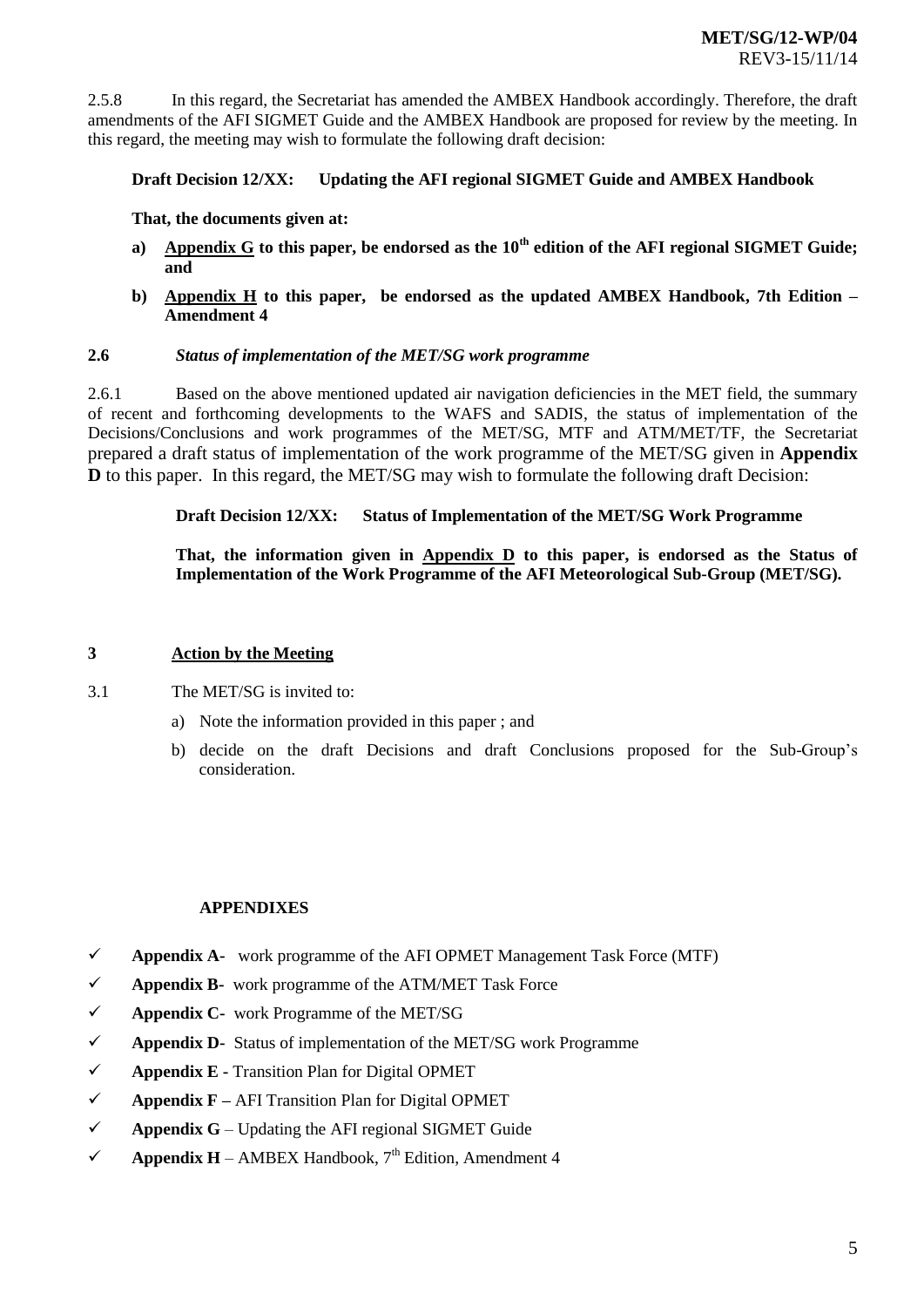### **APPENDIX E – GLOBAL TRANSITION PLAN FOR DIGITAL OPMET (2014 MET DIV Rec 3/2)**

## **1. TRANSITION**

The main principles and considerations for the evolution of MET information exchange provisions explained in paragraphs 2.2 and 2.3 are expressed in a foreseen end-state of this evolution by 2025. Intermediate steps are defined in line with the regular amendment cycle of Annex 3 to support the transition towards this full migration by 2025\*

- 1) Amendment 77 to Annex 3 (with intended applicability in November 2016)
	- $\checkmark$  Introduction of an updated IWXXM (logical level) to reflect additional aeronautical meteorological information elements currently contained in the defined Annex 3/Technical Regulations [C.3.1] products or templates (evolution of IWXXM version 2013)
	- $\checkmark$  Introduction of recommended practice for XML/GML-based exchange format for METAR, SPECI, TREND, TAF and SIGMET (upgrade of IWXXM version 2013)
- 2) Amendment 78 to Annex 3 (with intended applicability in November 2019)
	- $\checkmark$  Introduction of an updated IWXXM (logical level)to reflect all aeronautical meteorological information elements contained in the products, templates and services that Annex 3/Technical Regulations [C.3.1] supports
	- $\checkmark$  Introduction of a separate chapter on information exchange services including:
		- the general principles and in some cases recommended practices to provide all gridded data products currently part of Annex 3/Technical Regulations [C.3.1] as an information exchange service in a recommended exchange format;
		- recommended practices to provide all gridded data products as an information exchange service in a recommended exchange format; and
		- introduce newly defined and agreed services.
- 3) Amendment 79 to Annex 3 (with intended applicability in November 2022)
	- Restructuring to reflect that Annex 3/Technical Regulations  $[C.3.1]$  described core aeronautical meteorological information elements and aeronautical meteorological information exchange services at the logical level to support international air navigation, including:
		- an updated IWXXM (logical level) to reflect all meteorological information elements and services contained in Annex 3/Technical Regulations [C.3.1]; and
		- recommended practices for the physical exchange formats of these services
- 4) Amendment 80 to Annex 3 (with intended applicability in November 2025)
	- Modifications required by emerging services needs; and
	- Removal of product requirements.

## **2. EXPERT GROUP TO SUPPORT DEVELOPMENT**

2.1 Considering the complexity and multidisciplinary aspects of the proposed transition, it is proposed to set up an expert group to support the development of provisions for aeronautical meteorological information exchange as integral component of SWIM.

- 2.2 This expert group should:
	- a) identify aeronautical meteorological information services to include in subsequent versions of IWXXM;
	- b) support the development of subsequent versions of the IWXXM logical data model;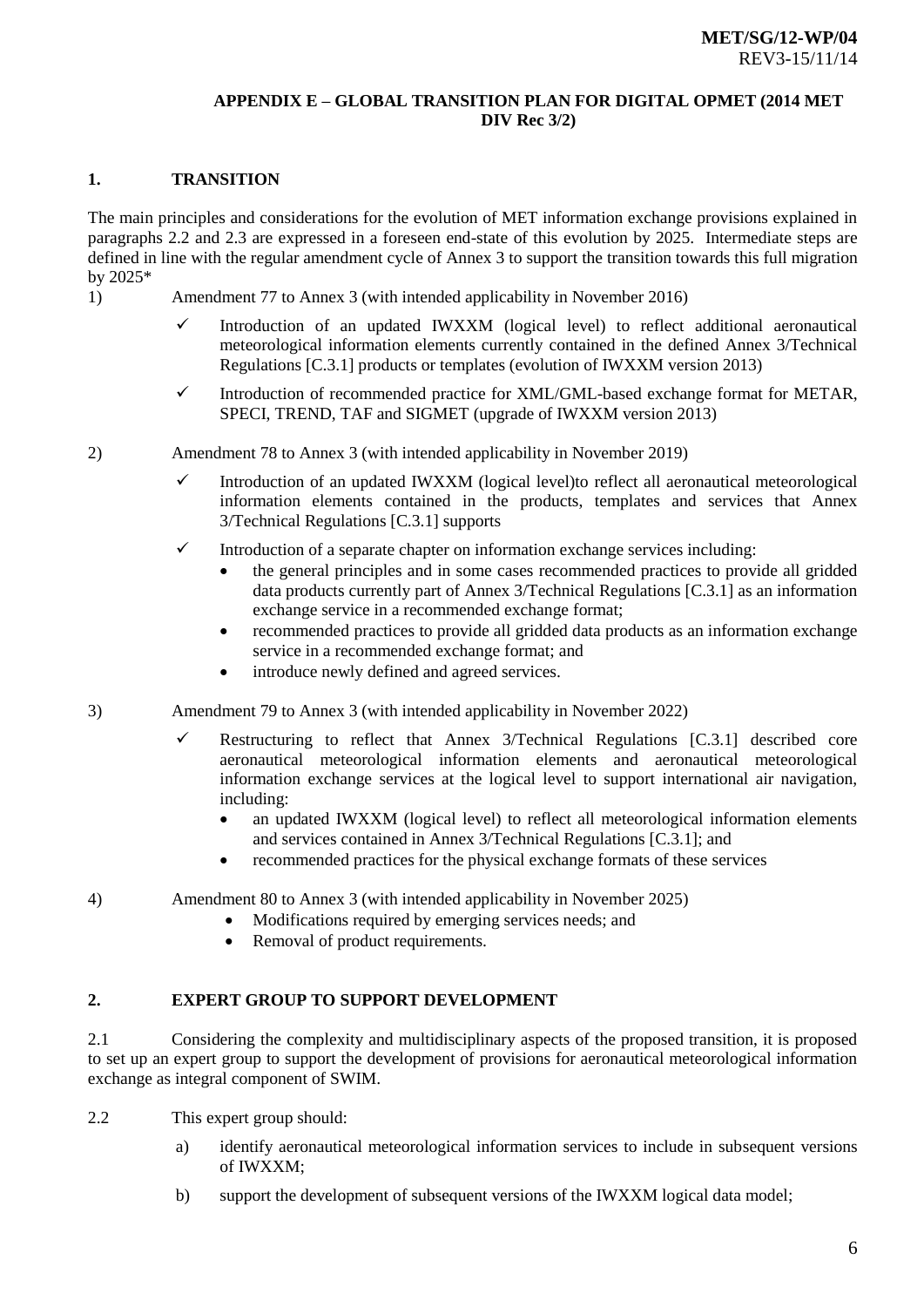- c) support the development of the physical data models and exchange formats to support the information services defined in the IWXXM logical data model;
- d) identify implementation considerations for States for implementing aeronautical meteorological information services, for providers and users, and
- e) identify potential training needs for the users of aeronautical meteorological information services by SWIM-enabled applications.

 $-$  END  $-$